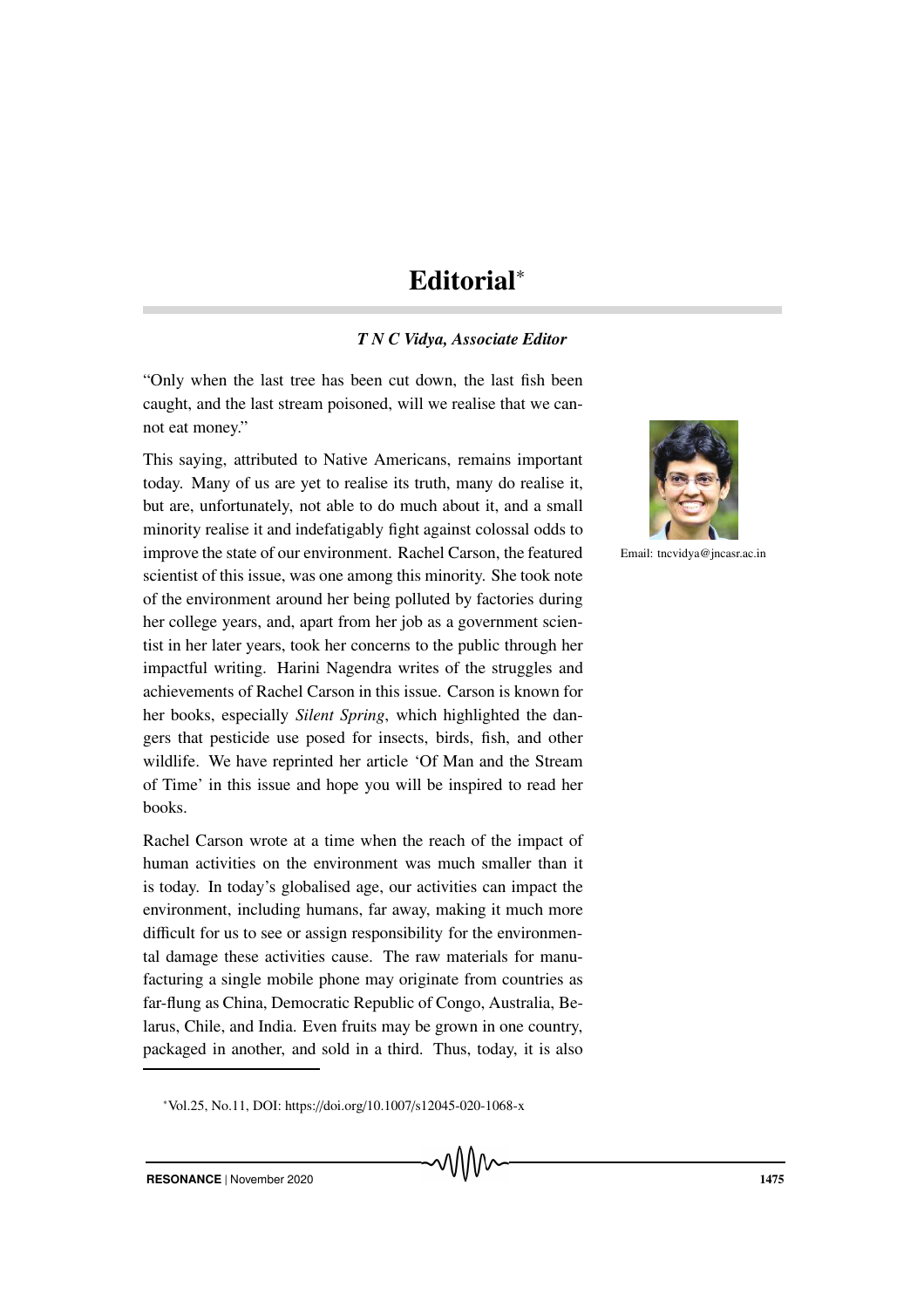## **EDITORIAL**

important to fight for clear labelling on products and for life cycle analyses to be carried out that assess the environmental costs, starting with the extraction of raw material and ending with disposal and decomposition of the product. There are also human costs involved in terms of labour practices and health. Moreover, even if individuals try to consume more responsibly, recycle, or live closer to the earth, the majority of emissions and effluents arise from industries. In the absence of stringent regulations at that level, it is not possible to clean up the air or water or soil. Unfortunately, several governments around the world are doing the opposite, becoming laxer about environmental clearances. Article 51-A (g) of the Indian Constitution says, "It shall be the duty of every citizen of India to protect and improve the natural environment including forests, lakes, rivers and wildlife and to have compassion for living creatures." I hope we can draw inspiration from Rachel Carson and the exhortation of our Constitution to make better judgments about the environment and those making policies.

Carson also wrote about teaching children to wonder by exploring the natural world. Indeed, a child-like curiosity is required as a scientist as well. We feature a variety of General Articles in this issue that help us wonder about the world around us. Chandranshu Tiwari introduces us to the katydids (bush-crickets) and explains the mechanism and importance of acoustic communication in their lives. In the 15th article of his series on How to Design Experiments in Animal Behaviour, which describes simple, inexpensive experiments that have provided meaningful insights into animal behaviour, Raghavendra Gadagkar describes experiments carried out on stray dogs to understand parent-offspring conflict.

We have an interesting article by R V Lakshmi, S T Aruna, and Bharathibai J Basu on pressure-sensitive paint, which can be used to measure the surface pressure over various surfaces of model aircraft flown in wind tunnels for aerodynamic testing. This is a luminescent paint, whose intensity of emitted light drops upon quenching by oxygen, allowing surface pressures to be calculated by video-imaging. Subhashish Banerjee and Arun M Jayannavar